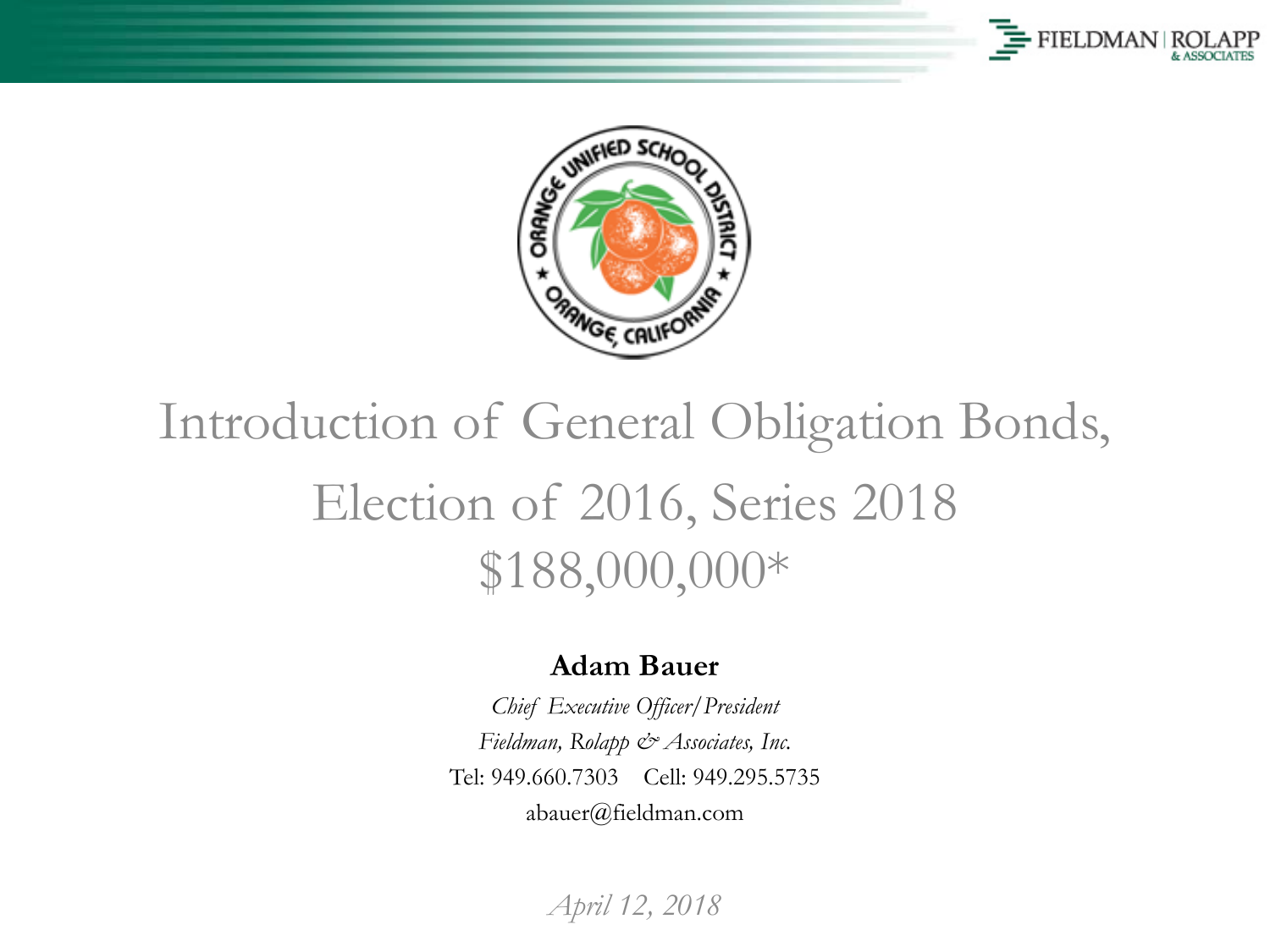

### Program Cash Flow and Expenditure Program

1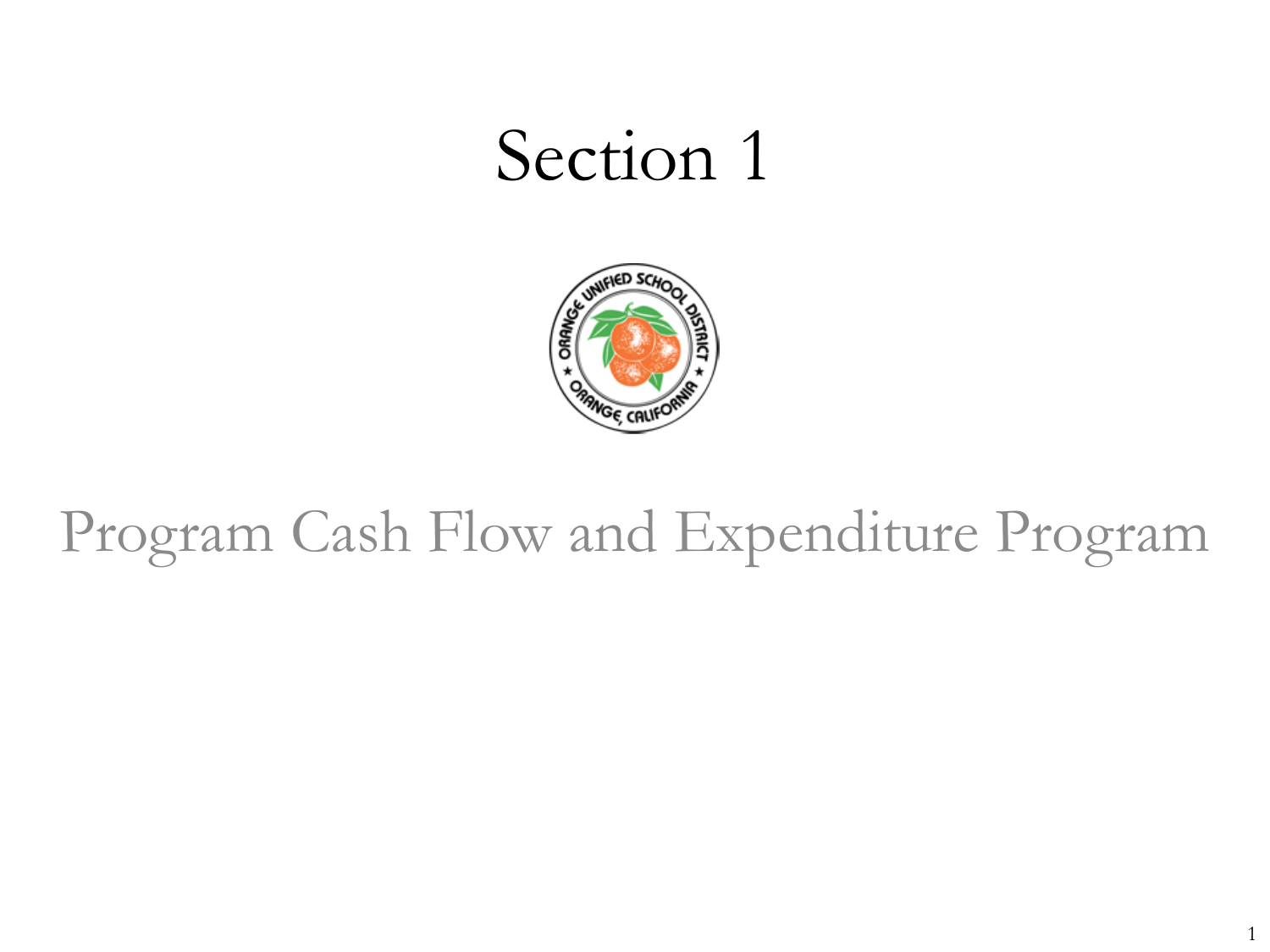# Program Cash Flow



**MEASURE S BOND PROGRAM - SCIENCE CENTER CASH FLOW PROJECTION Actual Costs thru February 28, 2018 Projected Costs thru September 30, 2021**



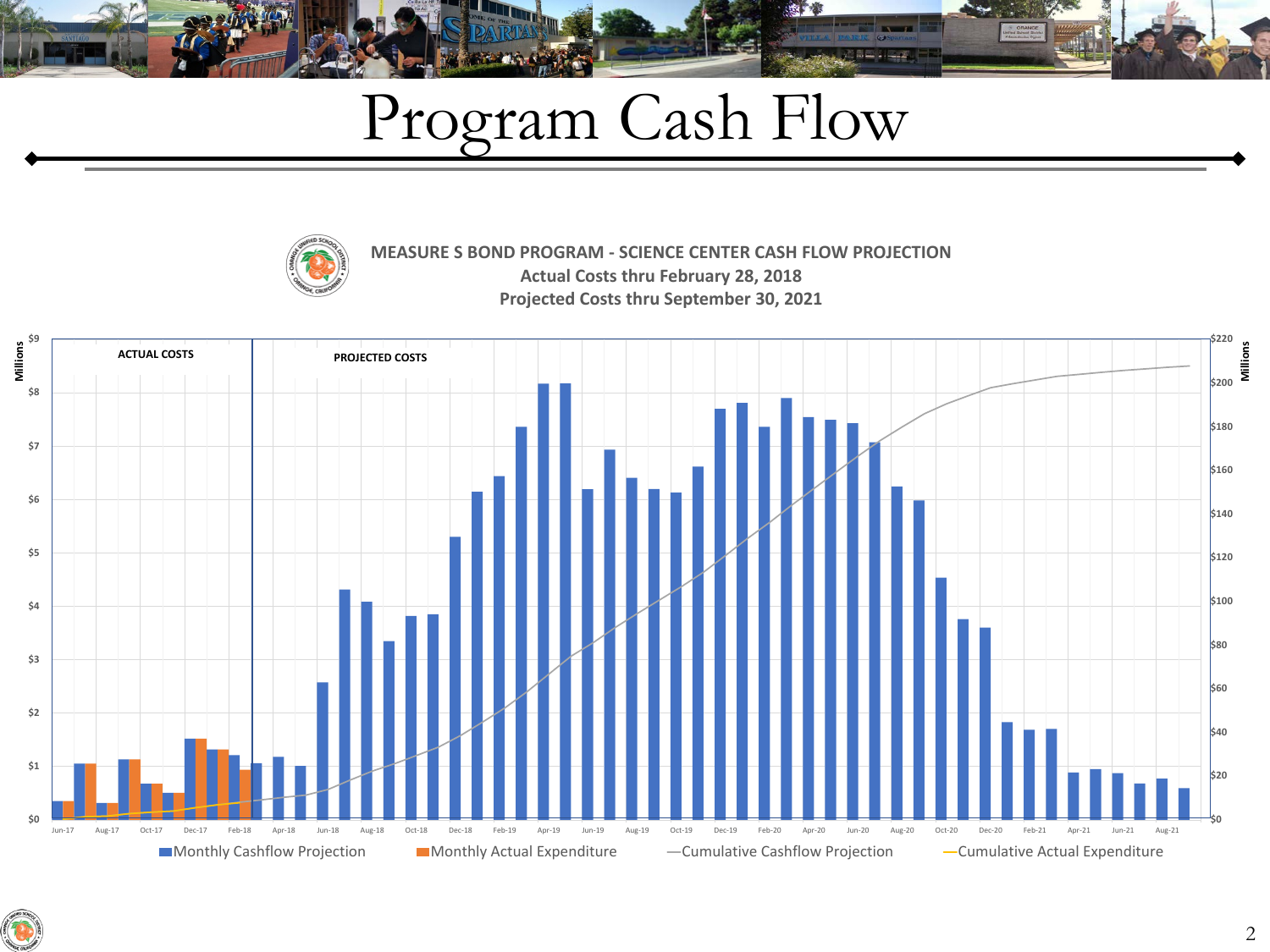# Expenditure Program

|                                        | <b>Jun-17</b>               | Jul-17        | <b>Aug-17</b>                                                                           | $Sep-17$      | Oct-17          | <b>Nov-17</b>          | <b>Dec-17</b> | <b>Jan-18</b> | <b>Feb-18</b>                       | <b>Mar-18</b>               | Apr-18        | May-18        | <b>Jun-18</b>                     | Jul-18           | <b>Aug-18</b>                                                                                         | Sep-18             | Oct-18       | <b>Nov-18</b> | <b>Dec-18</b> |
|----------------------------------------|-----------------------------|---------------|-----------------------------------------------------------------------------------------|---------------|-----------------|------------------------|---------------|---------------|-------------------------------------|-----------------------------|---------------|---------------|-----------------------------------|------------------|-------------------------------------------------------------------------------------------------------|--------------------|--------------|---------------|---------------|
| <b>Monthly Cash Flow Projection</b>    | \$352,744                   | \$1,055,850   | \$318,891                                                                               | \$1,132,180   | \$678,966       | \$505,752              | \$1,523,203   | \$1,317,281   | \$1,212,566                         | \$1,060,870                 | \$1,179,218   | \$1,009,556   | \$2,574,145                       | \$4,317,838      | \$4,084,755                                                                                           | \$3,347,828        | \$3,819,349  | \$3,850,606   | \$5,303,240   |
| <b>Monthly Actual Expenditure</b>      | \$352,744                   | \$1,055,850   | \$318,891                                                                               | \$1,132,180   | \$678,966       | \$505,752              | \$1,523,203   | \$1,317,281   | \$937,477                           |                             |               |               |                                   |                  |                                                                                                       |                    |              |               |               |
| <b>Cumulative Cash Flow Projection</b> | \$352,744                   | \$1,408,594   | \$1,727,485                                                                             | \$2,859,665   | \$3,538,630     | \$4,044,382            | \$5,567,585   | \$6,884,866   | \$8,097,432                         | \$9.158.301                 | \$10.337.519  | \$11.347.075  | \$13.921.220 \$18.239.058         |                  | \$22.323.813                                                                                          | \$25.671.640       | \$29.490.989 | \$33.341.595  | \$38.644.835  |
| <b>Cumulative Actual Expenditure</b>   | \$352,744                   | \$1,408,594   | \$1.727.485                                                                             | \$2.859.665   | \$3,538,630     | \$4.044.382            | \$5,567,585   | \$6.884.866   | \$7,822,343                         |                             |               |               |                                   |                  |                                                                                                       |                    |              |               |               |
| Cumulative Variance                    | \$0                         | \$0           | \$0                                                                                     | \$0           | \$0             | \$0                    | \$0           | \$0           | \$275,089                           |                             |               |               |                                   |                  |                                                                                                       |                    |              |               |               |
| Phase I Timeline                       |                             |               | Phase I Design, DSA Review/Approval (DSA Approval for Canyon anticipated December 2018) |               |                 |                        |               |               |                                     |                             |               |               | <b>Phase I Construction</b>       |                  |                                                                                                       |                    |              |               |               |
| Phase II Timeline <sup>!</sup>         |                             |               |                                                                                         |               |                 |                        |               |               |                                     | <b>Phase II Programming</b> |               |               | <b>Phase II Design Agreements</b> |                  | <b>Phase II Design</b>                                                                                |                    |              |               |               |
|                                        |                             |               |                                                                                         |               |                 |                        |               |               |                                     |                             |               |               | 1st Bond Sale - \$188m            |                  |                                                                                                       |                    |              |               |               |
|                                        | <b>Jan-19</b>               | <b>Feb-19</b> | <b>Mar-19</b>                                                                           | Apr-19        | <b>May-19</b>   | <b>Jun-19</b>          | $Jul-19$      | Aug-19        | Sep-19                              | Oct-19                      | <b>Nov-19</b> | <b>Dec-19</b> | <b>Notes:</b>                     |                  |                                                                                                       |                    |              |               |               |
| <b>Monthly Cash Flow Projection</b>    | \$6,147,363                 | \$6,439,668   | \$7,360,940                                                                             | \$8,172,214   | \$8,172,638     | \$6,195,044            | \$6,935,386   | \$6,406,193   | \$6,196,927                         | \$6,130,450                 | \$6,616,525   | \$7,699,793   | Bldg only.                        |                  | 1) Cashflow Projection is based on earned value following the current Project Schedule for STEM       |                    |              |               |               |
| <b>Monthly Actual Expenditure</b>      | \$0                         | \$0           | \$0                                                                                     | \$0           | \$O             | \$0                    | \$0           | \$0           | \$0                                 | \$0                         | \$0           | \$0           |                                   |                  |                                                                                                       |                    |              |               |               |
| Cumulative Cash Flow Projection        | \$44,792,198                | \$51,231,866  | \$58,592,806                                                                            | \$66.765.020  | \$74.937.657    | \$81,132,702           | \$88,068,088  | \$94.474.281  | \$100.671.208                       | \$106.801.659               | \$113,418,183 | \$121.117.976 |                                   |                  | 2) Amount shown for June 2017 thru January 2018 are Actual Check Payments                             |                    |              |               |               |
| <b>Cumulative Actual Expenditure</b>   | \$0                         | \$0           | \$0                                                                                     | \$0           | \$0             | \$0                    | \$0           | \$0           | \$0                                 | \$0                         | \$0           |               | towards the end of Construction   |                  | \$0 3) Purchase for IT Infrastructure is allocated at the beginning of Construction; FF&E purchase is |                    |              |               |               |
| <b>Cumulative Variance</b>             |                             |               |                                                                                         |               |                 |                        |               |               |                                     |                             |               |               |                                   |                  |                                                                                                       |                    |              |               |               |
| Phase I Timeline                       | <b>Phase I Construction</b> |               |                                                                                         |               |                 |                        |               |               |                                     |                             |               |               |                                   |                  | 1) Unallocated Funds of \$80,154,601 is not included in the Cashflow Projection                       |                    |              |               |               |
| <b>Phase II Timeline</b>               | <b>Phase II Design</b>      |               |                                                                                         |               |                 |                        |               |               | <b>Phase II DSA Review/Approval</b> |                             |               |               |                                   |                  | 5) Phase II Costs not yet loaded into cash flow projection                                            |                    |              |               |               |
|                                        |                             |               |                                                                                         |               |                 |                        |               |               |                                     |                             |               |               |                                   |                  |                                                                                                       |                    |              |               |               |
|                                        | <b>Jan-20</b>               | <b>Feb-20</b> | <b>Mar-20</b>                                                                           | <b>Apr-20</b> | <b>May-20</b>   | <b>Jun-20</b>          | $Jul-20$      | <b>Aug-20</b> | $Sep-20$                            | Oct-20                      | <b>Nov-20</b> | <b>Dec-20</b> |                                   |                  | <b>Measure S Bond Funds</b>                                                                           |                    |              |               |               |
| <b>Monthly Cash Flow Projection</b>    | \$7,811,740                 | \$7,361,275   | \$7,900,967                                                                             | \$7,545,895   | \$7,495,163     | \$7,428,298            | \$7,074,965   | \$6.244.562   | \$5.984.078                         | \$4,538,115                 | \$3,761,471   | \$3,603,297   |                                   |                  | Allocated                                                                                             | <b>Unallocated</b> |              |               |               |
| <b>Monthly Actual Expenditure</b>      | \$0                         | \$0           | \$0                                                                                     | \$0           | \$0             | \$0                    | \$0           | \$0           | \$0                                 | \$0                         | \$0           | \$0           |                                   | Canyon HS        | \$69,500,000                                                                                          | \$2,500,000        |              |               |               |
| <b>Cumulative Cash Flow Projection</b> | \$128,929,716               | \$136,290,991 | \$144,191,958                                                                           | \$151.737.853 | \$159,233,016   | \$166,661,314          | \$173,736,279 | \$179,980,840 | \$185,964,918                       | \$190.503.033               | \$194.264.504 | \$197,867,801 |                                   | El Modena HS     | \$40,756,811                                                                                          | \$31,243,189       |              |               |               |
| <b>Cumulative Actual Expenditure</b>   | \$0                         | \$0           | \$0                                                                                     | Ś0            | \$0             | \$O                    | \$0           | \$0           | \$0                                 | \$0                         | \$O           | \$0           |                                   | <b>Orange HS</b> | \$52,388,588                                                                                          | \$19,611,412       |              |               |               |
| Cumulative Variance                    |                             |               |                                                                                         |               |                 |                        |               |               |                                     |                             |               |               |                                   | Villa Park HS    | \$45,200,000                                                                                          | \$26,800,000       |              |               |               |
| <b>Phase I Timeline</b>                | <b>Phase I Construction</b> |               |                                                                                         |               |                 |                        |               |               |                                     |                             |               |               |                                   |                  | \$207,845,399                                                                                         | \$80,154,601       |              |               |               |
| Phase II Timeline                      | <b>Phase II DSA Review</b>  |               | Phase II Bid & Award                                                                    |               | <b>Mobilize</b> | hase II Construction   |               |               |                                     |                             |               |               |                                   |                  |                                                                                                       |                    |              |               |               |
|                                        |                             |               |                                                                                         |               |                 | 2nd Bond Sale - \$100m |               |               |                                     |                             |               |               |                                   |                  |                                                                                                       |                    |              |               |               |
|                                        | $Jan-21$                    | <b>Feb-21</b> | $Mar-21$                                                                                | <b>Apr-21</b> | <b>May-21</b>   | <b>Jun-21</b>          | $Jul-21$      | <b>Aug-21</b> | $Sen-21$                            | Oct-21                      | <b>Nov-21</b> | <b>Dec-21</b> |                                   |                  |                                                                                                       |                    |              |               |               |
| <b>Monthly Cash Flow Projection</b>    | \$1,831,026                 | \$1,686,894   | \$1,701,473                                                                             | \$884,817     | \$949,331       | \$875,790              | \$680,318     | \$773,325     | \$594,624                           |                             |               |               |                                   |                  |                                                                                                       |                    |              |               |               |
| <b>Monthly Actual Expenditure</b>      | \$0                         | \$0           | \$0                                                                                     | \$0           | \$0             | \$0                    | \$0           | \$0           | \$0                                 |                             |               |               |                                   |                  |                                                                                                       |                    |              |               |               |
| <b>Cumulative Cash Flow Projection</b> | \$199,698,827               | \$201.385.721 | \$203.087.194                                                                           | \$203,972,011 | \$204.921.341   | \$205,797,132          | \$206.477.450 | \$207.250.775 | \$207,845,399                       |                             |               |               |                                   |                  |                                                                                                       |                    |              |               |               |
| <b>Cumulative Actual Expenditure</b>   | \$0                         | \$0           | \$0                                                                                     | \$0           | \$0             | \$O                    | \$0           | \$0           | \$0                                 |                             |               |               |                                   |                  |                                                                                                       |                    |              |               |               |
| Cumulative Variance                    |                             |               |                                                                                         |               |                 |                        |               |               |                                     |                             |               |               |                                   |                  |                                                                                                       |                    |              |               |               |
| Phase I Timeline                       | <b>Phase I Construction</b> |               |                                                                                         |               |                 |                        |               |               |                                     |                             |               |               |                                   |                  |                                                                                                       |                    |              |               |               |
| <b>Phase II Timeline</b>               | hase II Construction        |               |                                                                                         |               |                 |                        |               |               |                                     |                             |               |               |                                   |                  |                                                                                                       |                    |              |               |               |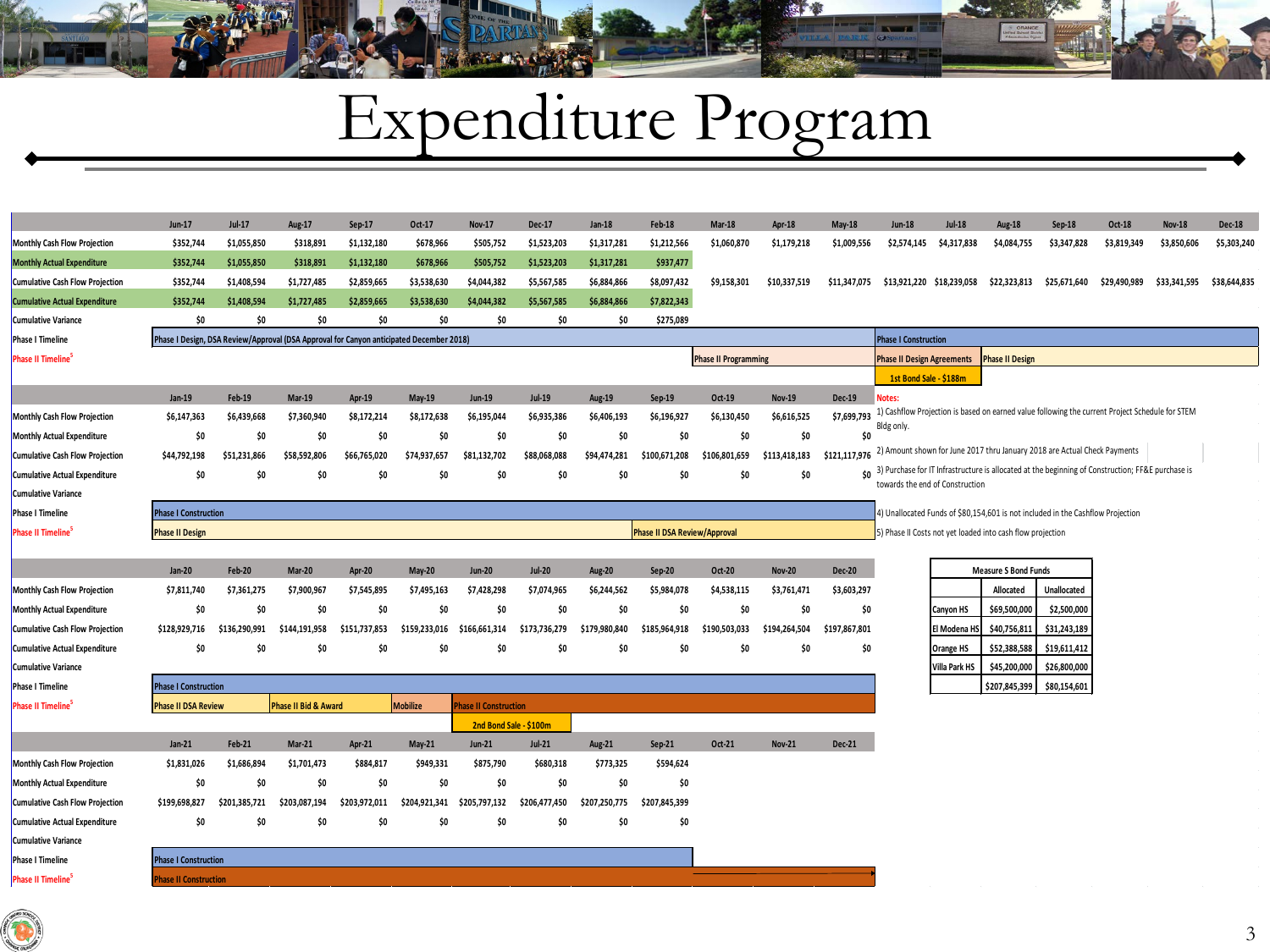

# Historical Trends: Assessed Value and Market Update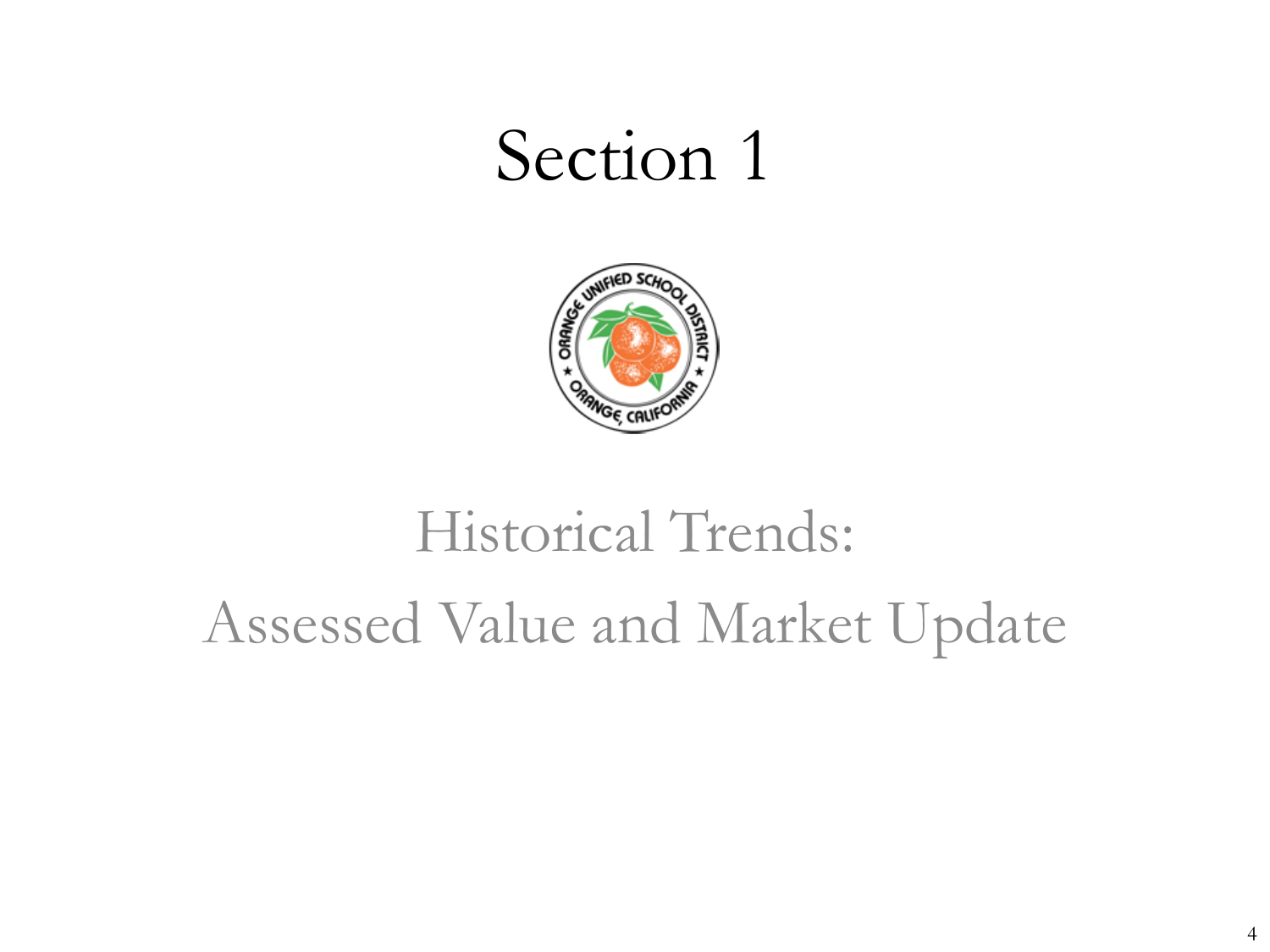### Historical Assessed Valuation

**Billions**

| <b>FY Ending</b> | <b>Assessed</b><br>Valuation | % Change  |  |  |
|------------------|------------------------------|-----------|--|--|
| 1999             | \$14,152,629,727             |           |  |  |
| 2000             | 15,409,525,117               | $8.88\%$  |  |  |
| 2001             | 16,597,662,928               | $7.71\%$  |  |  |
| 2002             | 17,723,489,960               | $6.78\%$  |  |  |
| 2003             | 18,793,818,430               | $6.04\%$  |  |  |
| 2004             | 19,985,449,794               | $6.34\%$  |  |  |
| 2005             | 21,420,374,760               | 7.18%     |  |  |
| 2006             | 23,308,734,152               | 8.82%     |  |  |
| 2007             | 25,378,248,083               | 8.88%     |  |  |
| 2008             | 27,309,125,732               | $7.61\%$  |  |  |
| 2009             | 28,536,462,843               | $4.49\%$  |  |  |
| 2010             | 28,023,466,959               | $-1.80\%$ |  |  |
| 2011             | 27,636,013,478               | $-1.38\%$ |  |  |
| 2012             | 27,923,280,855               | $1.04\%$  |  |  |
| 2013             | 27,975,902,675               | $0.19\%$  |  |  |
| 2014             | 28,886,875,779               | $3.26\%$  |  |  |
| 2015             | 30, 369, 591, 805            | $5.13\%$  |  |  |
| 2016             | 31,897,492,312               | $5.03\%$  |  |  |
| 2017             | 32,888,003,819               | $3.11\%$  |  |  |
| 2018             | 34, 651, 173, 838            | $5.36\%$  |  |  |
|                  | 15-year average              | $4.22\%$  |  |  |
|                  | 19-year average              | 4.88%     |  |  |

**19-year average growth rate: 4.88%** \$0 \$5 \$10 \$15 \$20 \$25 \$30 \$35 \$40 1999 2000 2001 2002 2003 2004 2005 2006 2007 2008 2009 2010 2011 2012 2013 2014 2015 2016 2017 2018 **FY Ending**

| <b>Fiscal Year</b> | <b>Assessed Value</b> | Factor   | <b>Statutory Bonding</b><br>Capacity | (Less) Outstanding<br>Principal as of 4-12-18 | <b>Net Statutory</b><br><b>Bonding Capacity</b> |  |  |
|--------------------|-----------------------|----------|--------------------------------------|-----------------------------------------------|-------------------------------------------------|--|--|
| 2017-18            | \$34,651,173,838      | $2.50\%$ | \$866,279,346                        | <u>. .</u>                                    | \$866,279,346                                   |  |  |
|                    |                       |          |                                      |                                               |                                                 |  |  |

**Historical Change in Total Assessed Value**

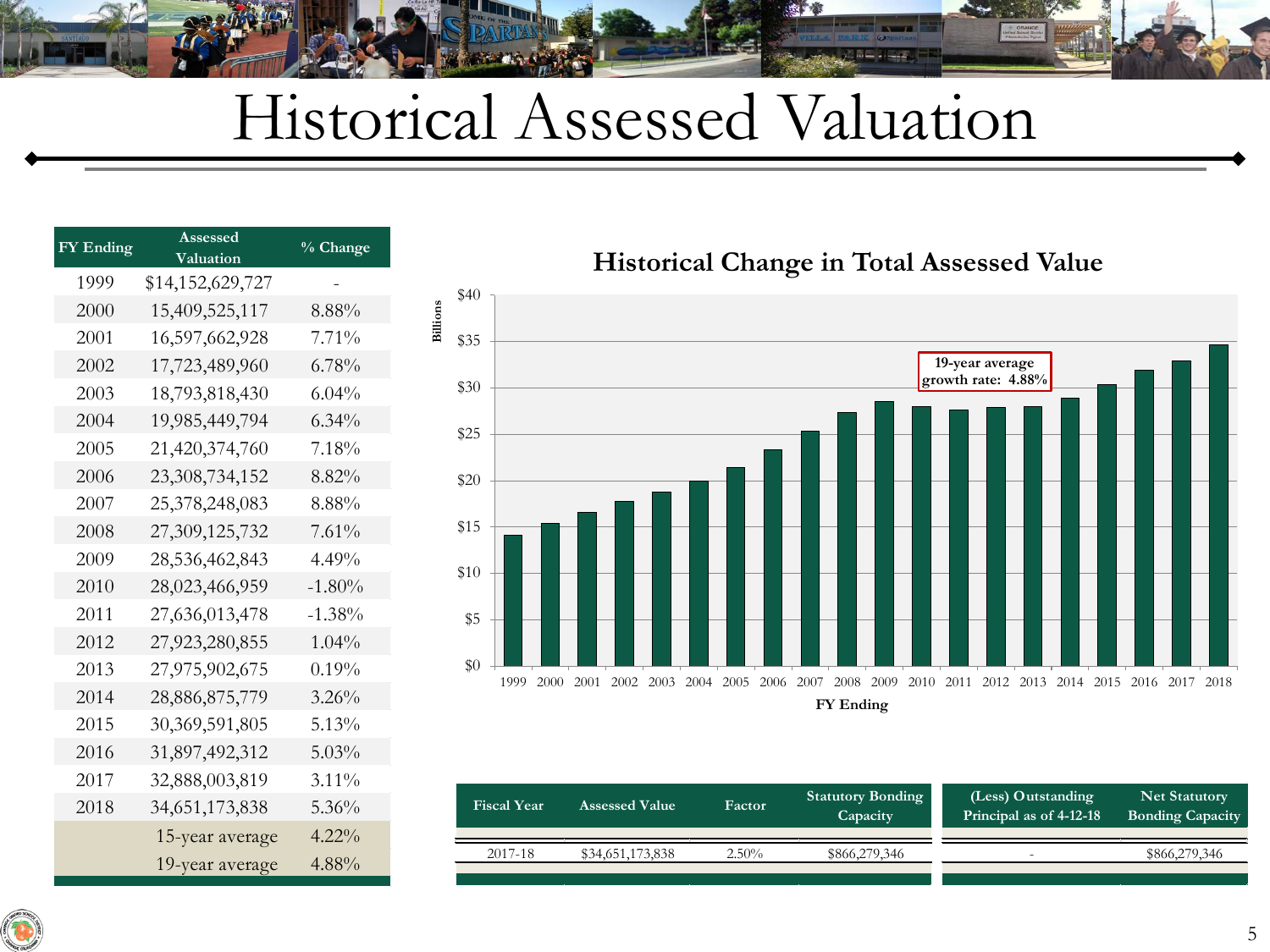

## Historical Interest Rates

 After a sharp rise in rates during the month of January, rates have remained fairly stable over the last month



Historic Change in 'AAA' MMD Yields

(December 1, 2014 through April 6, 2018)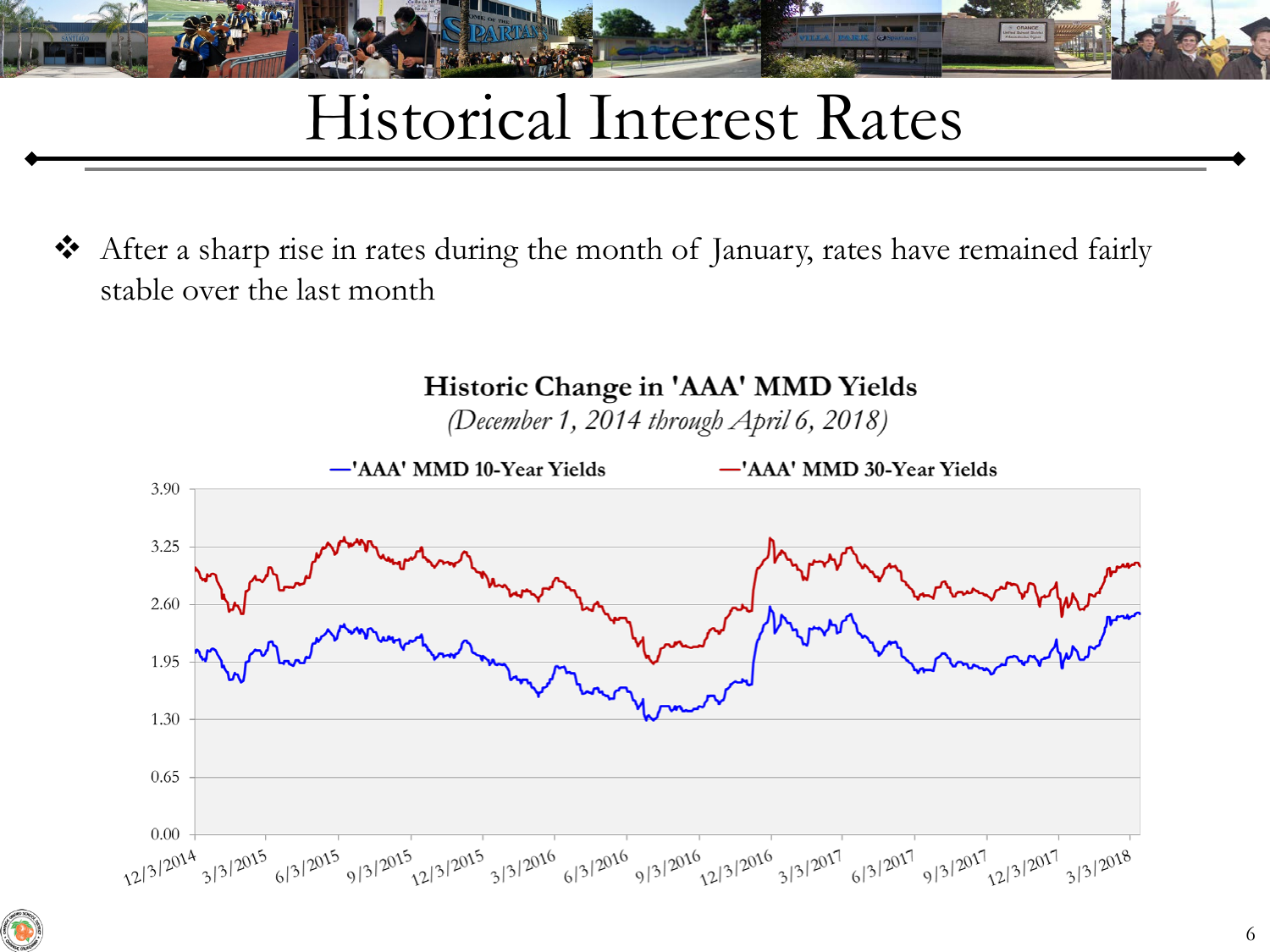## Historical Interest Rates

#### **Municipal Market Data (MMD):** 'AAA' rated yield curve published daily by Thomsen Reuters. All tax-exempt municipal bonds price based on a spread to MMD.



- ❖ Due to the large supply in December 2017, supply in January is much lower compared to previous years
- $\cdot \cdot$  2018 volume expected to be 20-25% lower than average

 Rates have only been lower approximately 27% of the time since 1998



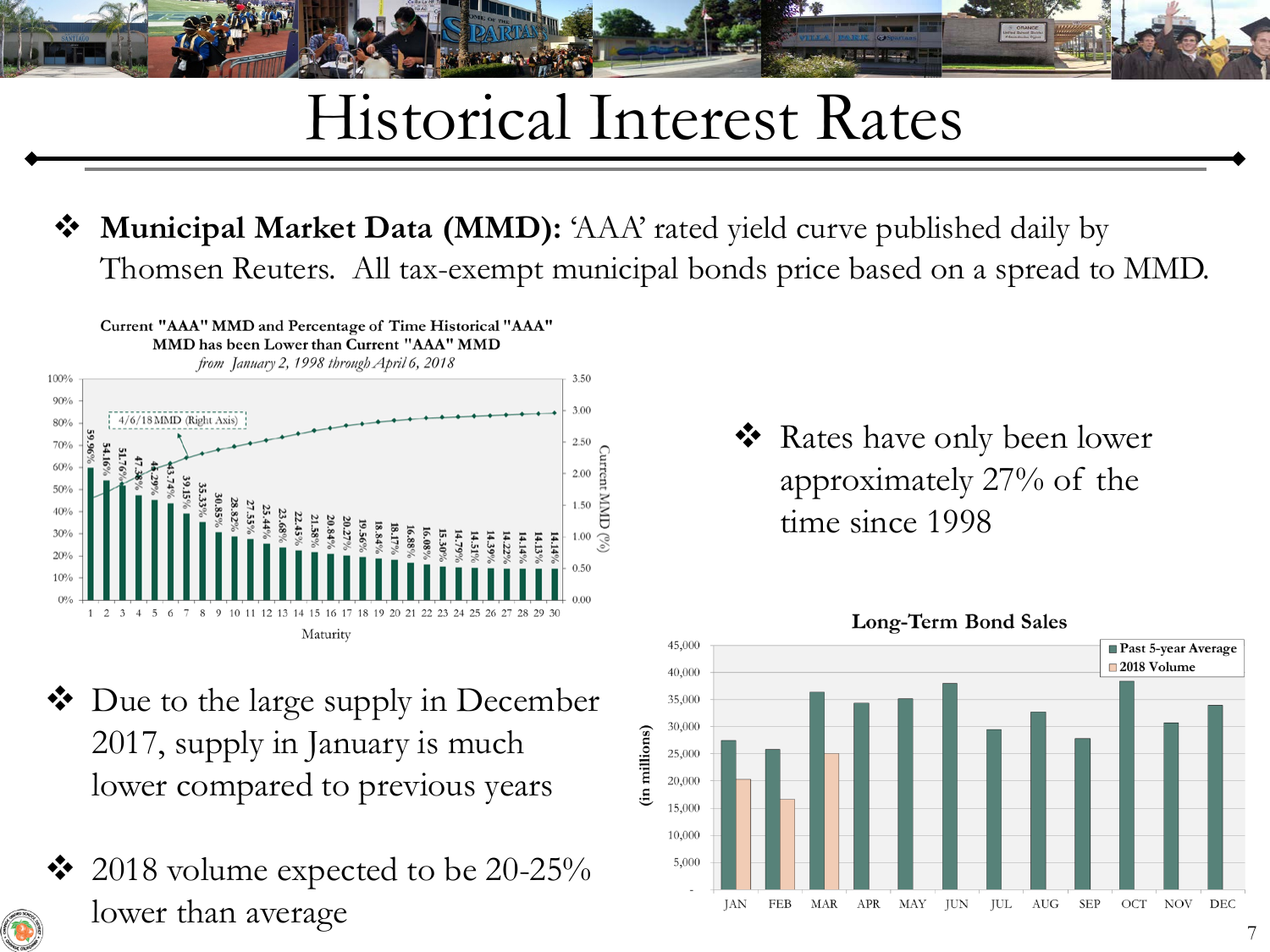

#### Review of Bond Sale Process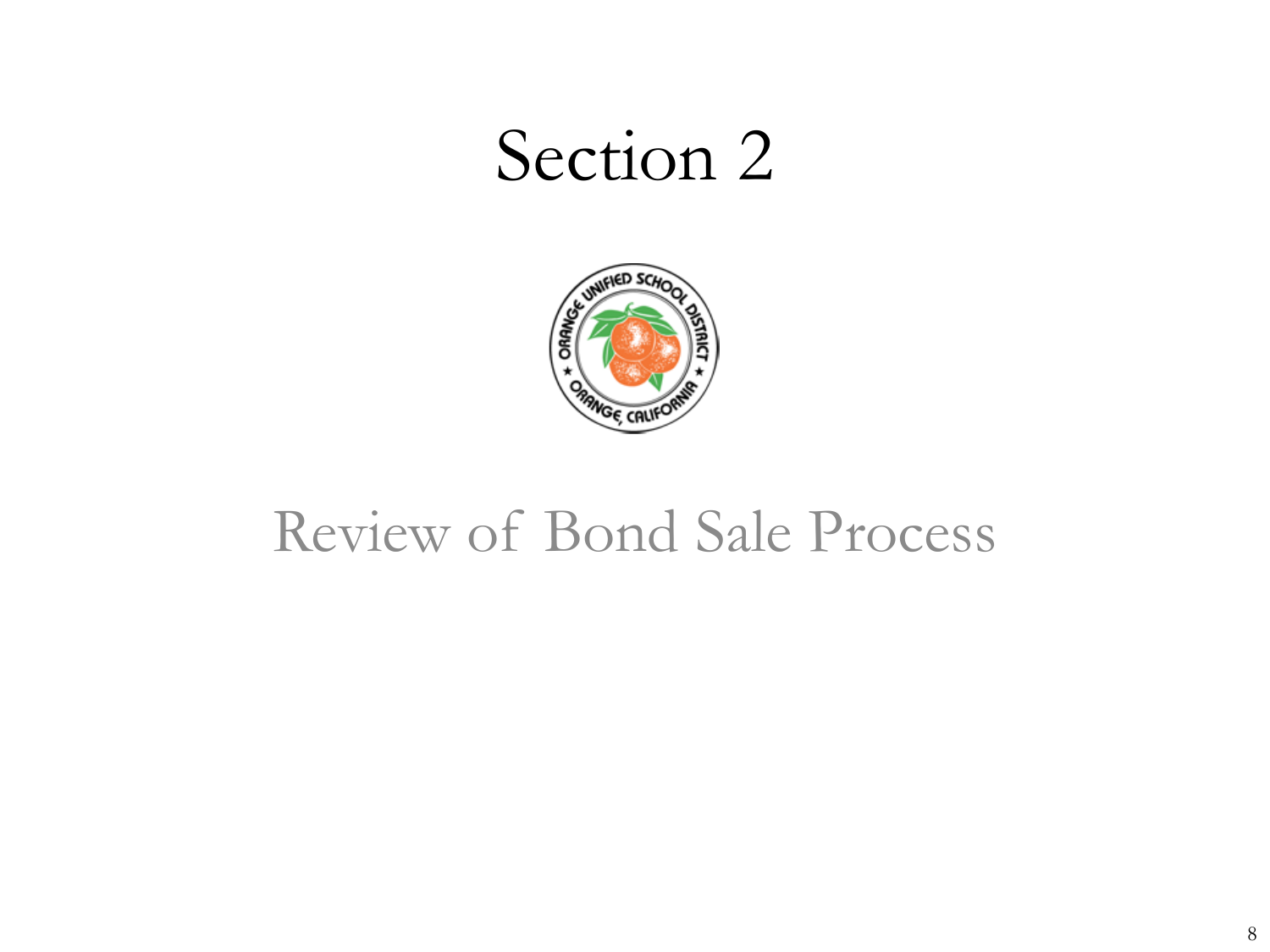# Review of Bond Sale Process

#### Identify Goals of Financing

- Lock in long-term tax-exempt rates at currently low levels
- Determine size of bond offering (85% reasonable spend-down)
- Achieve Highest Credit Rating Possible
	- In-person meeting with Rating Agencies
	- Current GO Rating of 'AA+', one level below highest 'AAA'
- Board Approval
	- **•** Approves not-to-exceed par amount of Series 2018 Bonds
- Bond Sale & Pricing
	- Sold via competitive sale on Parity
	- Winning bid provides the lowest True Interest Cost to the District

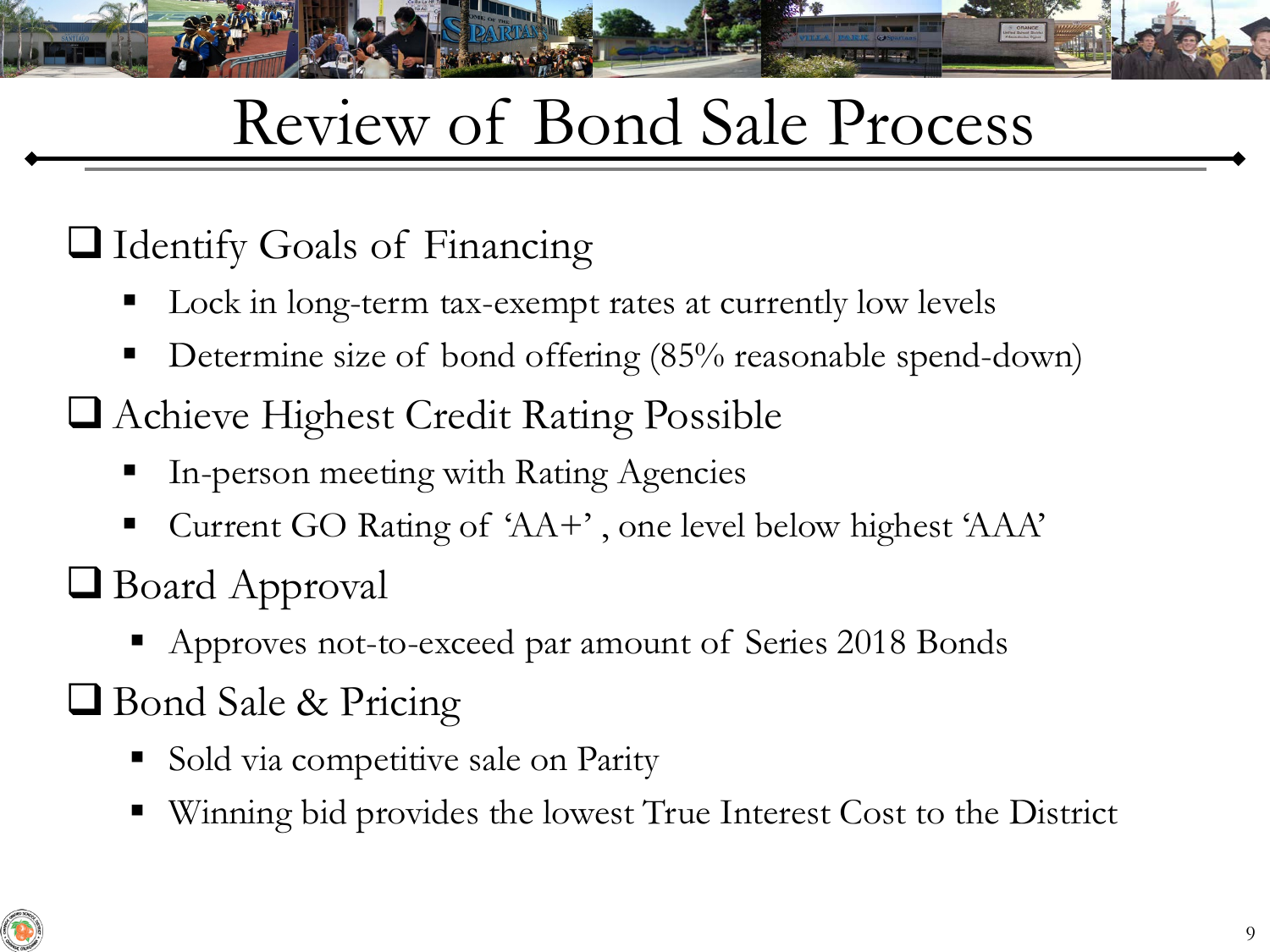## Considerations for Debt Issuance

- Need for funds: Once GO Bonds are issued, the taxpayers begin paying interest
- District has been prudent with its own funds and has the money to start the planning process thus saving the taxpayers interest
- **I** Interest Rate Environment
- Assessed Value Projections
- Expected Timing of Second Bond Issuance (phased approach)
- Tax Exempt Bond constriction fund spend down requirements

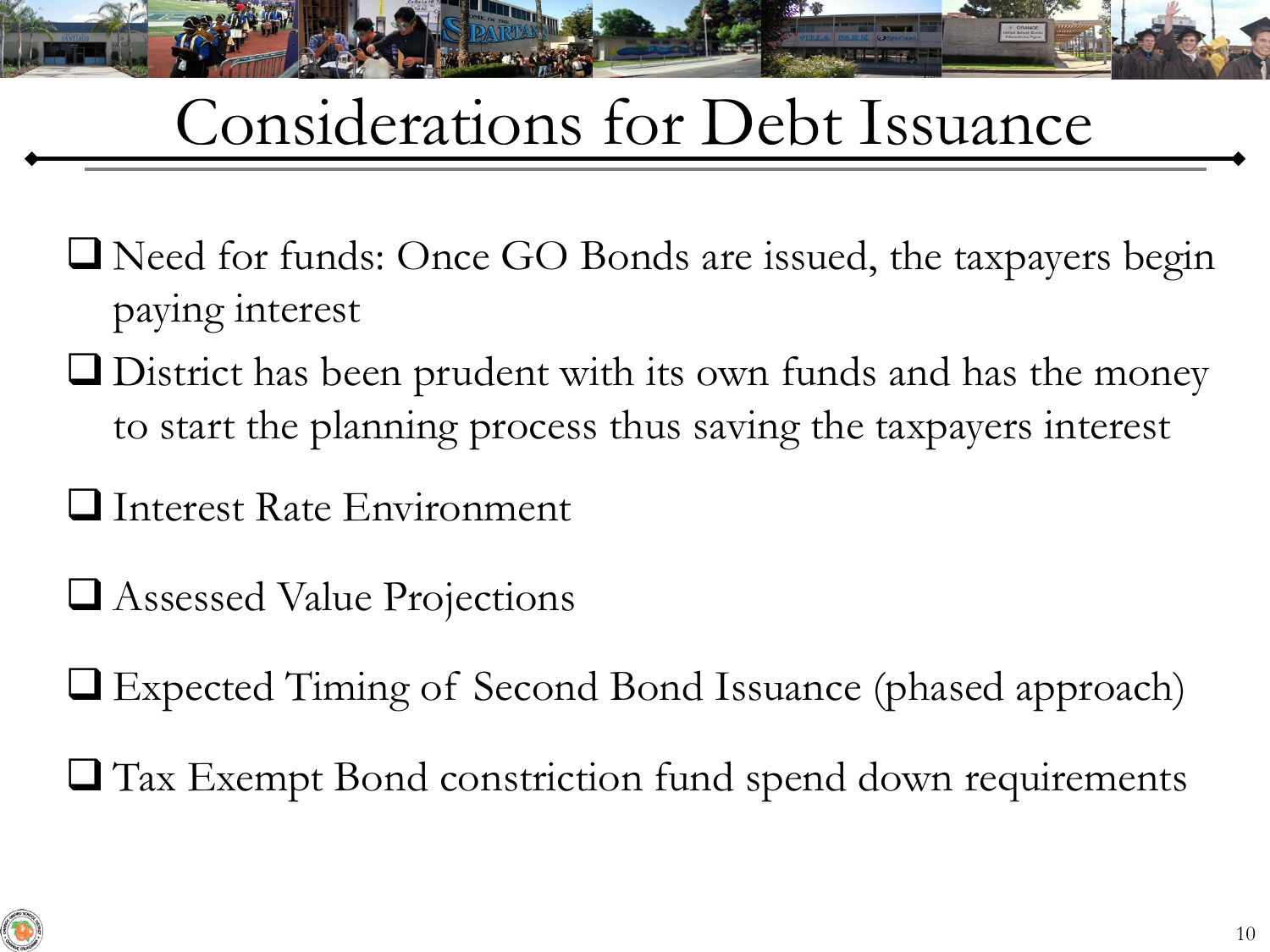

#### Updated Measure S Finance Plan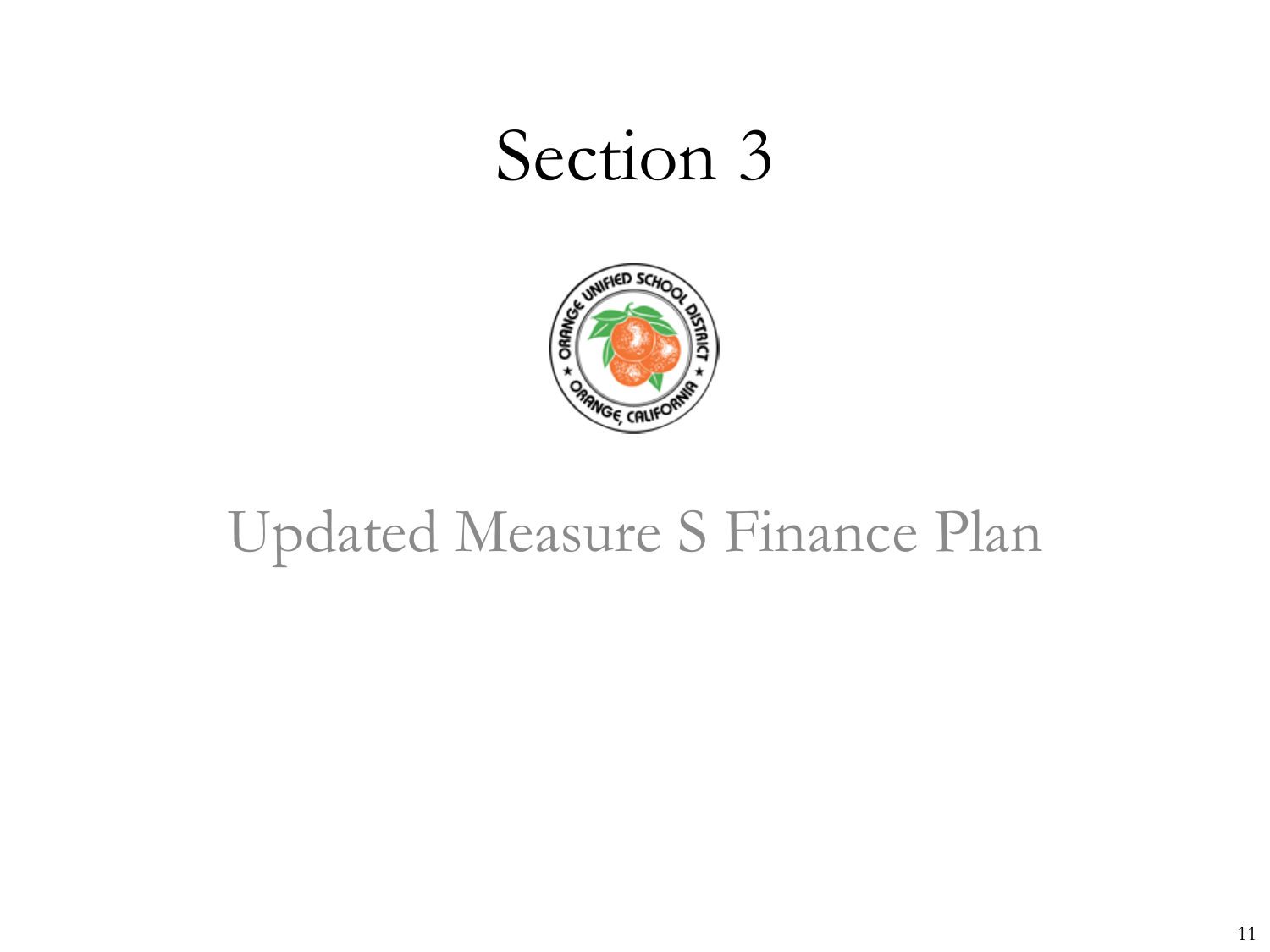## Measure S Bonding Schedule (\$188M Series A)

 The School District could fund \$188 million in June 2018 and issue the remaining \$100 million in Measure S authorization in late 2020 assuming Current Interest Bonds only



|                                 | <b>Calendar Year</b> |               |               |
|---------------------------------|----------------------|---------------|---------------|
|                                 | Series 2018          | Series 2020   | Total         |
| Issue Date                      | 6/21/2018            | 12/1/2020     |               |
| Par Amount                      | \$188,000,000        | \$100,000,000 | \$288,000,000 |
| Project Amount                  | \$188,000,000        | \$100,000,000 | \$288,000,000 |
| Final Maturity Date             | 8/1/2047             | 8/1/2046      | 8/1/2047      |
|                                 |                      |               |               |
| Percentage of CIBs              | $100\%$              | $100\%$       | $100\%$       |
| Percentage of CABs              | $0\%$                | $0\%$         | $0\%$         |
| Repayment Ratio                 | 1.81                 | 1.85          | 1.82          |
| Maximum Repayment Ratio Allowed | 4.00                 | 4.00          | 4.00          |

**Measure S Bonding Schedule**

 $(1)$ Assumes 4.00% growth for FY 18-19 and 4.00% every year thereafter.

(2)Series 2018 assumes current market conditions as of April 2018. Series 2020 assumes 5.00% coupons and MMD 10-year average 'AA' yields.  $(3)$  Principal and interest are paid semiannually and fully repaid by 2047.

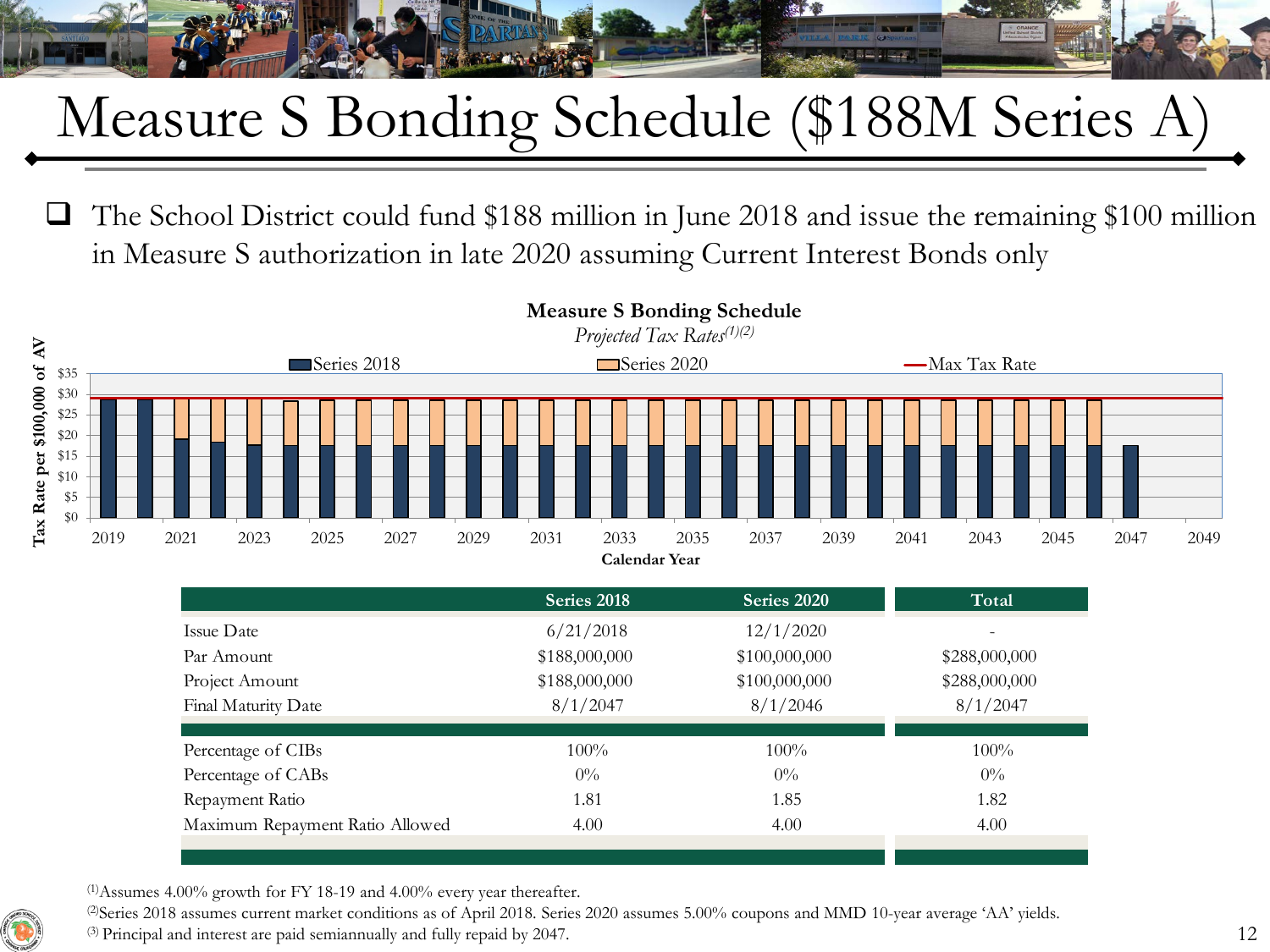

### Overview of Series 2018 Bonds (\$188M Series A)<sup>(1)</sup>

|                        |                                 |          | Leve screet |             |                             |                            |
|------------------------|---------------------------------|----------|-------------|-------------|-----------------------------|----------------------------|
|                        |                                 | Date     | Principle   | Interest    | <b>Debt Service</b><br>Fund | Net Debt<br><b>Service</b> |
|                        |                                 |          |             | \$9,028,833 | \$9,028,833                 | \$10,200,000               |
| Sources & Uses         |                                 | 8/1/2020 | 9,000,000   | 7,717,950   | 6,082,268                   | 10,635,682                 |
| <b>SOURCES</b>         | <b>Series A</b>                 | 8/1/2021 |             | 7,357,950   |                             | 7,357,950                  |
| <b>Bond Proceeds</b>   |                                 | 8/1/2022 |             | 7,357,950   |                             | 7,357,950                  |
| Par Amount             |                                 | 8/1/2023 |             | 7,357,950   | $\overline{\phantom{a}}$    | 7,357,950                  |
|                        | \$188,000,000.00                | 8/1/2024 | 245,000     | 7,357,950   |                             | 7,602,950                  |
| Premium                | 15,769,101.30                   | 8/1/2025 | 560,000     | 7,345,700   |                             | 7,905,700                  |
| Total                  | \$203,769,101.30                | 8/1/2026 | 905,000     | 7,317,700   |                             | 8,222,700                  |
|                        |                                 | 8/1/2027 | 1,280,000   | 7,272,450   | $\overline{\phantom{a}}$    | 8,552,450                  |
|                        |                                 | 8/1/2028 | 1,685,000   | 7,208,450   |                             | 8,893,450                  |
| <b>USES</b>            |                                 | 8/1/2029 | 2,125,000   | 7,124,200   |                             | 9,249,200                  |
| Project Fund Deposits  |                                 | 8/1/2030 | 2,605,000   | 7,017,950   |                             | 9,622,950                  |
| Project Fund           | \$188,000,000.00                | 8/1/2031 | 3,120,000   | 6,887,700   | $\overline{\phantom{a}}$    | 10,007,700                 |
|                        |                                 | 8/1/2032 | 3,675,000   | 6,731,700   |                             | 10,406,700                 |
|                        |                                 | 8/1/2033 | 4,275,000   | 6,547,950   | $\overline{\phantom{a}}$    | 10,822,950                 |
| Other Fund Deposits    |                                 | 8/1/2034 | 4,880,000   | 6,376,950   |                             | 11,256,950                 |
| Debt Service Fund      | 15,111,101.30<br>$\mathbb{S}^-$ | 8/1/2035 | 5,525,000   | 6,181,750   | $\overline{\phantom{a}}$    | 11,706,750                 |
|                        |                                 | 8/1/2036 | 6,210,000   | 5,960,750   |                             | 12,170,750                 |
| Delivery Date Expenses |                                 | 8/1/2037 | 6,945,000   | 5,712,350   | $\overline{\phantom{a}}$    | 12,657,350                 |
| Underwriter's Discount |                                 | 8/1/2038 | 7,730,000   | 5,434,550   |                             | 13,164,550                 |
|                        | \$<br>658,000.00                | 8/1/2039 | 8,565,000   | 5,125,350   | $\overline{\phantom{a}}$    | 13,690,350                 |
|                        |                                 | 8/1/2040 | 9,460,000   | 4,782,750   |                             | 14,242,750                 |
| Total                  | \$203,111,101.30                | 8/1/2041 | 10,500,000  | 4,309,750   | $\overline{\phantom{a}}$    | 14,809,750                 |
|                        |                                 | 8/1/2042 | 11,620,000  | 3,784,750   | $\overline{\phantom{a}}$    | 15,404,750                 |
|                        |                                 | 8/1/2043 | 12,815,000  | 3,203,750   |                             | 16,018,750                 |
|                        |                                 | 8/1/2044 | 14,095,000  | 2,563,000   |                             | 16,658,000                 |
|                        |                                 | 8/1/2045 | 15,325,000  | 1,999,200   |                             | 17,324,200                 |

8/1/2046 16,635,000 1,386,200 - 18,021,200 8/1/2047 18,020,000 720,800 - 18,740,800

*Debt Service*

**\$188,000,000 \$167,174,283 \$15,111,101 \$340,063,182**

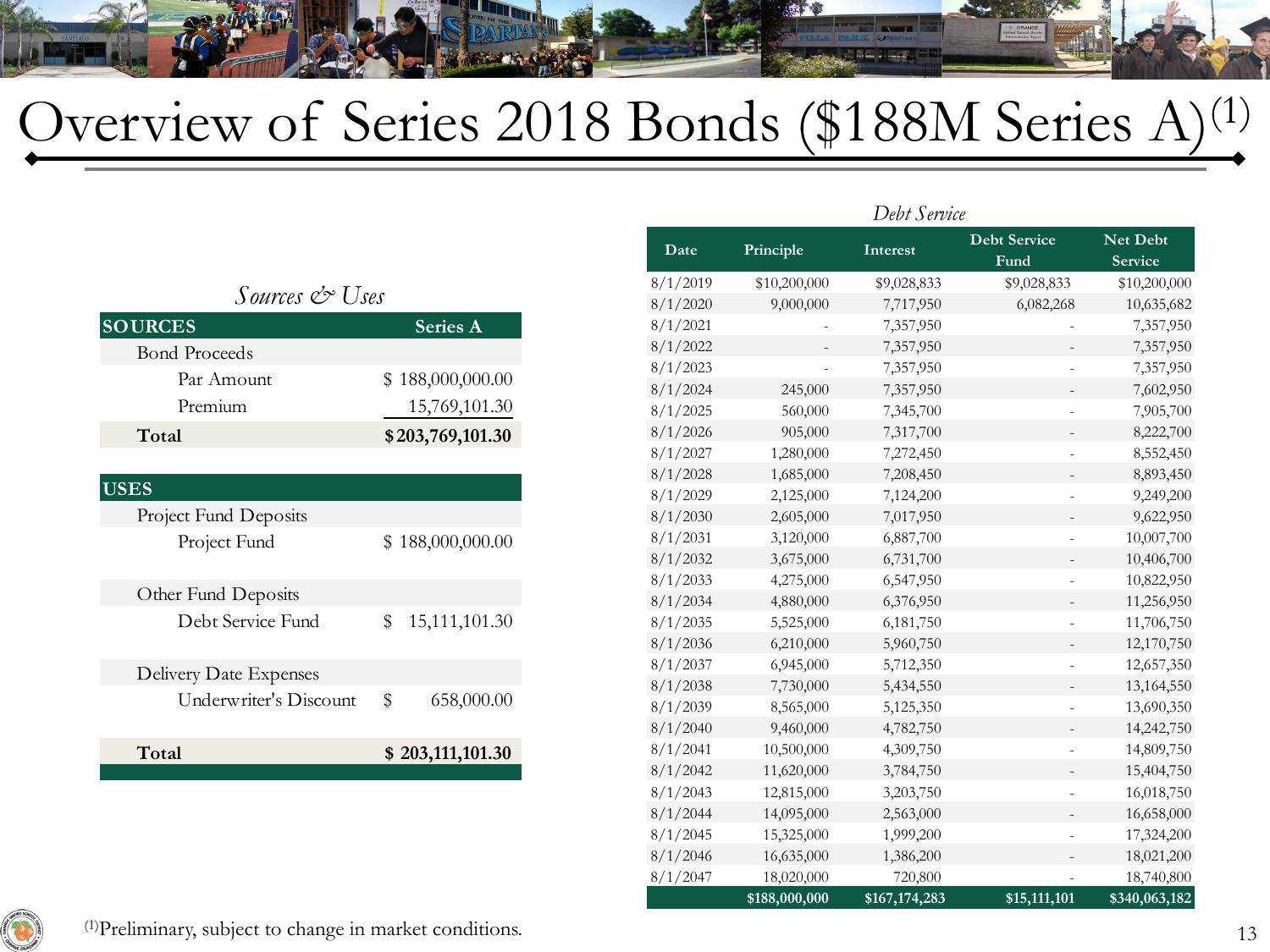

### Next Steps